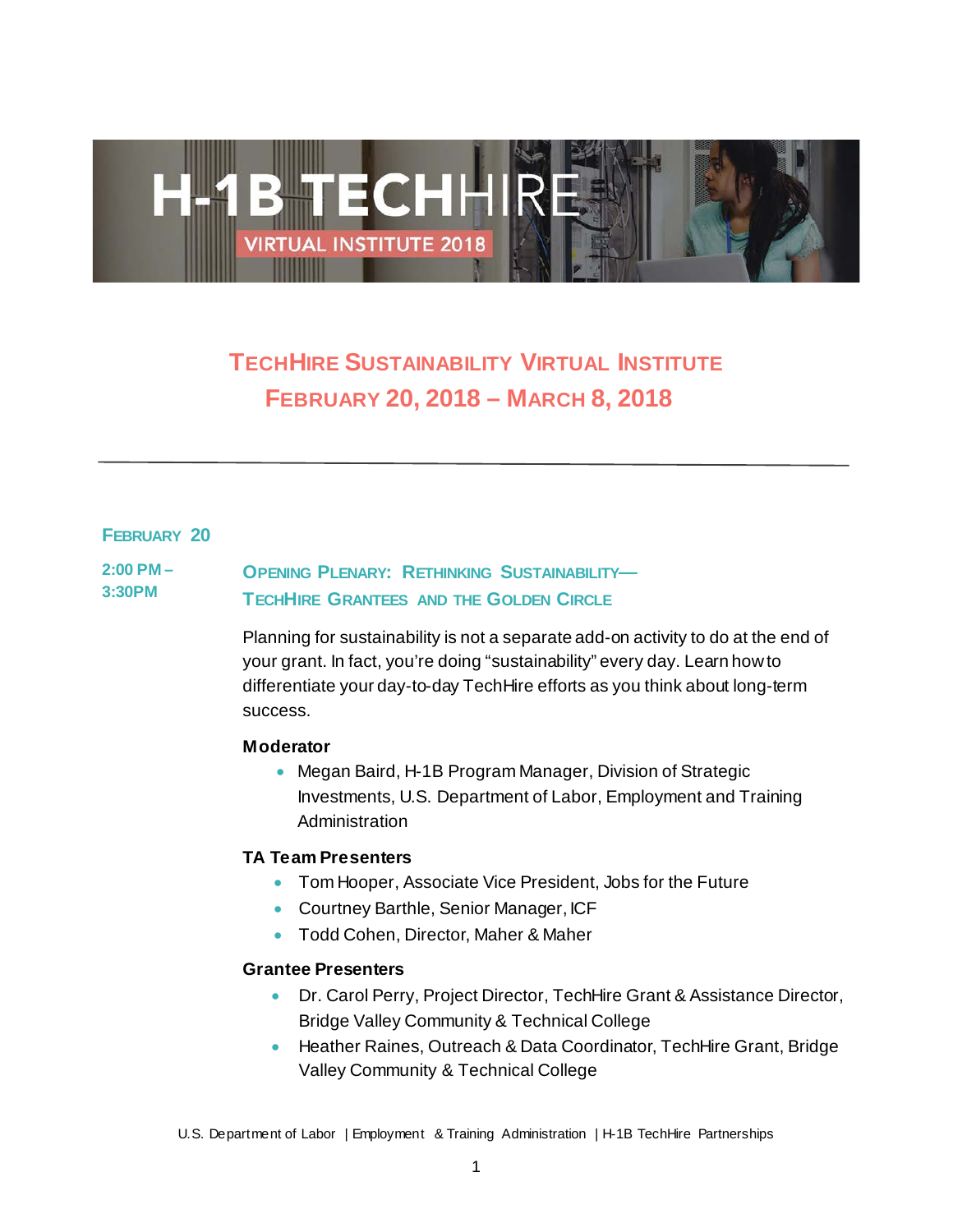## **FEBRUARY 22**

**2:00 PM – 3:30 PM**

## **TOOLS FOR EFFECTIVE PARTNERSHIPS (101)**

Tools for Effective Partnerships is the first in a two-part series of virtual workshops designed to help grantees deepen connections with their partners in a way that leads to more productive and mutually-beneficial collaboration.

## **Moderator**

• Ayreen Cadwallader, Workforce Analyst, Division of Strategic Investments, U.S. Department of Labor, Employment and Training Administration

## **TA Team Presenters**

- Christina Herzog, Senior Analyst, ICF
- Lucretia Murphy, Senior Director, Jobs for the Future

## **Grantee Presenters**

- John Celestand, Program Manager, Goodwill Industries International
- Sonya Francois, Director of Mission Resources, Goodwill Industries International

## **FEBRUARY 27**

#### **12:00 PM – INDUSTRY PARTNERSHIPS FOR LONG-TERM SUSTAINABILITY**

**1:30 PM**

Participants will learn specific strategies to leverage industry partnerships to inform, shape, and complement training programs so that they can build more effective talent pipelines and ensure that long-term program goals are met.

## **Moderator**

• Danielle Kittrell, Workforce Analyst, Division of Strategic Investments, U.S. Department of Labor, Employment and Training Administration

## **TA Team Presenters**

- Silvia Middleton, Senior Analyst, Maher & Maher
- Matt Poland, Program Manager, Jobs for the Future

## **Grantee Presenters**

- Cindy Anderson, TechHire Manager, Employ Milwaukee
- Tori Strickland, Program Director, Montgomery College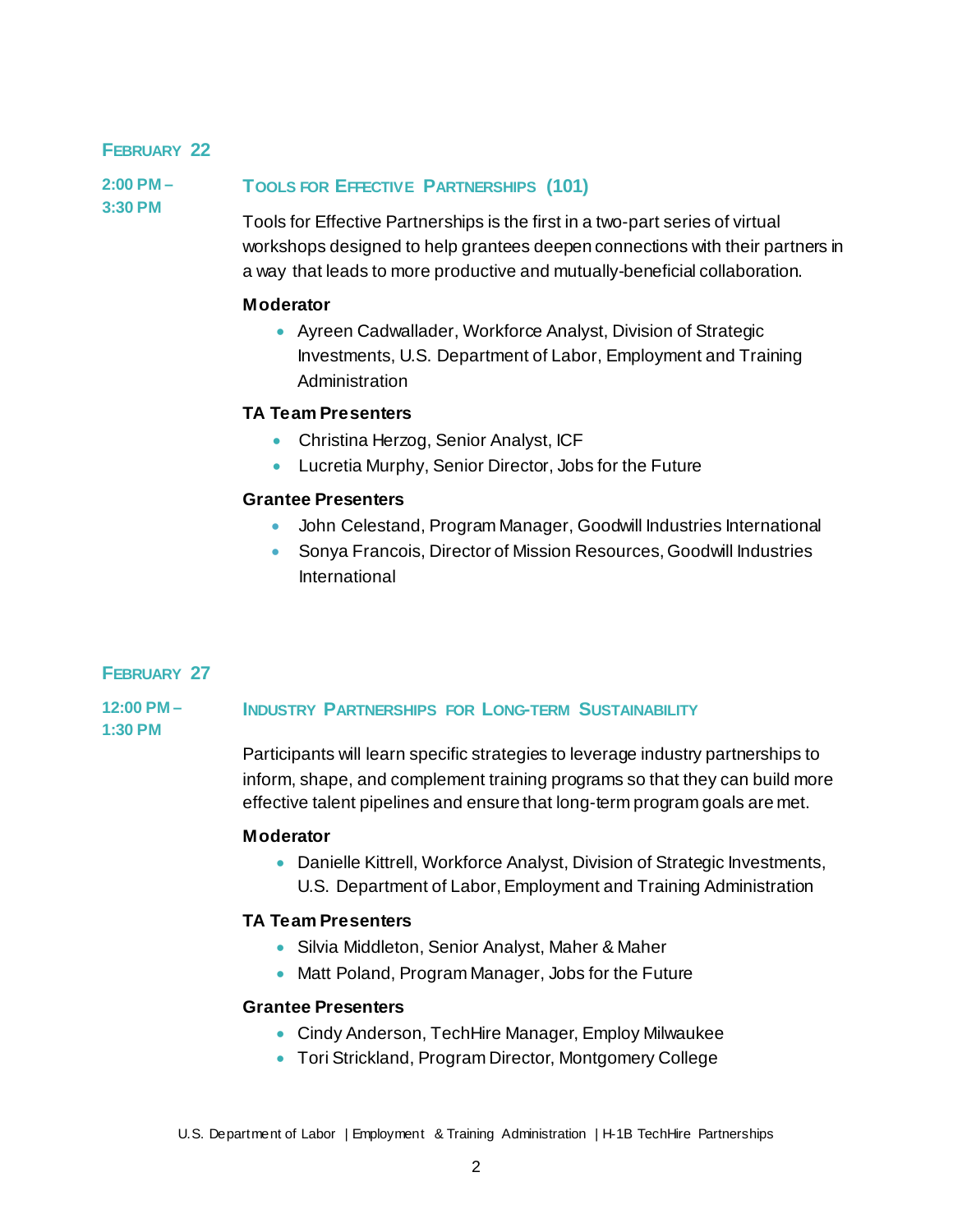## **MARCH 1**

**2:00 PM – 3:30 PM**

## **STRATEGIES FOR ENDURING PARTNERSHIP AND COLLABORATION (201)**

The second is a two-part series of virtual workshops, this session is designed to help grantees deepen connections with their partners and take advantage of specific mechanics that make partnerships work.

## **Moderator**

• Ayreen Cadwallader, Workforce Analyst, Division of Strategic Investments, U.S. Department of Labor, Employment and Training Administration

## **TA Team Presenters**

- Christy Montgomery, Senior Analyst, Maher & Maher
- Brent Orrell, Vice President, ICF

## **Grantee Presenter**

• Marguerite Womack, Senior Director of Community Development, Youth Policy Institute

## **MARCH 6**

### **2:00 PM – 3:30 PM DATA AND CONTINUOUS IMPROVEMENT: UTILIZING YOUR DATA TO MAINTAIN PROGRAM SUCCESS**

Collecting performance data can yield a treasure trove of information on participant outcomes. This webinar will focus on how to utilize those data to improve program's design and efficacy and to communicate progress to key stakeholders and partners.

## **Moderator**

• Gregory Scheib, Workforce Analyst, Division of Strategic Investments, U.S. Department of Labor, Employment and Training Administration

## **TA Team Presenters**

- Tiffany Smith, Director, Jobs for the Future
- Emily Appel-Newby, Manager, ICF

## **Grantee Presenter**

• Casey Bernard, Senior Project Manager, Worksystems, Inc.